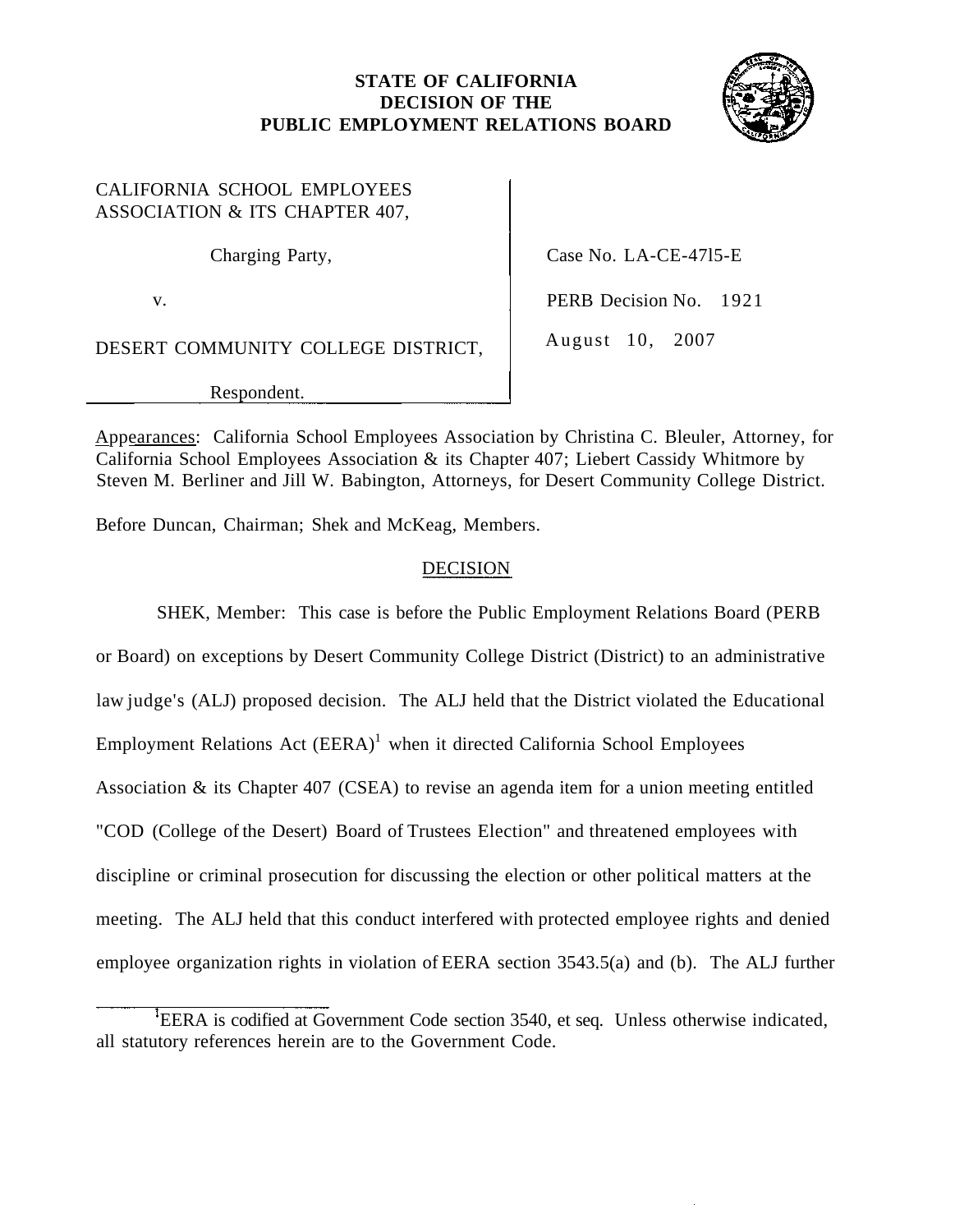held that Education Code section 7054 did not prohibit CSEA from discussing political matters at its regular meeting. Additionally, the ALJ found that the District's emails threatening employees with reprisals for engaging in political discussions at the CSEA meeting constituted unlawful threats of reprisal, although that violation was not alleged in the complaint. The ALJ thereupon ordered the District to cease and desist from interfering with employees' protected rights and from denying CSEA the right to use District facilities for the purpose of meetings concerned with the exercise of employees' protected rights, and ordered the District to post notice of the order.

The Board has reviewed the entire record in this matter, including but not limited to the complaint, the District's answer, the hearing transcript, the parties' post-hearing briefs, the ALJ's proposed decision, the District's statement of exceptions and supporting brief<sup>2</sup>, and CSEA's response thereto. Based upon this review, the Board concurs with the ALJ's finding that the District violated EERA sections 3543.5(a) and (b), based on its own rationale.

#### STATEMENT OF FACTS

The pertinent portions of the ALJ's proposed decision are stated almost verbatim with minor changes in the following:

The facts are virtually undisputed.

The District is a public school employer within the meaning of EERA section 3540.1(k). CSEA is a recognized employee organization within the meaning of section 3540.1(1), representing a unit of approximately 180 classified District employees.

 $2^2$ The District requested oral argument in this matter. The Board has historically denied requests for oral argument where an adequate record has been prepared, and the parties had an ample opportunity to brief and did, and the issue before the Board is sufficiently clear to make oral argument unnecessary. (United Teachers of Los Angeles (Valadez, et al.) (2001) PERB Decision No. 1453; Monterey County Office of Education (1991) PERB Decision No. 913.) These criteria are met in this case. Thus, we deny the request for oral argument.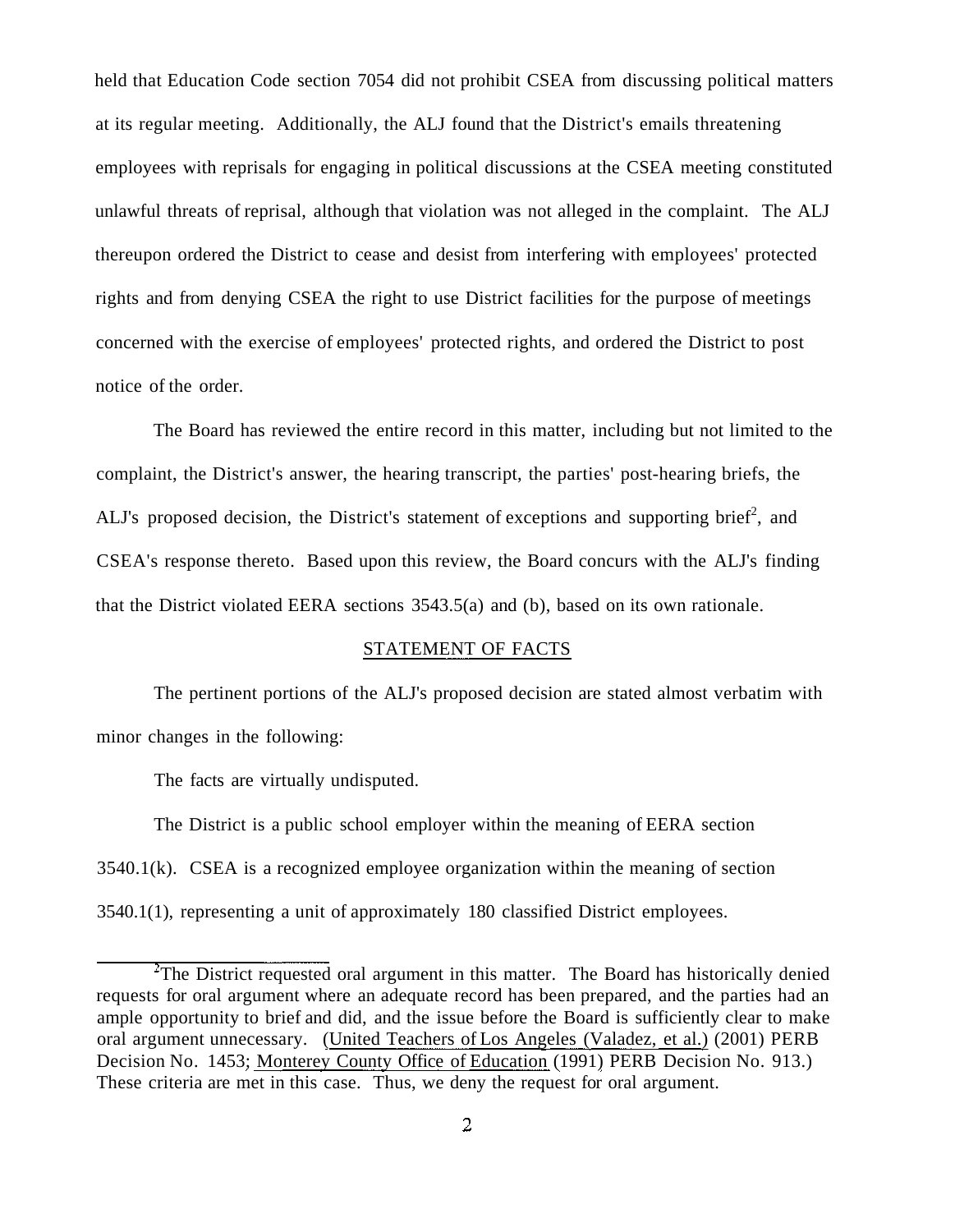On September 22, 2003, $3$  CSEA placed in unit employee mailboxes a notice of an upcoming CSEA chapter membership meeting to be held at 3 p.m. on September 25 at the District's college campus.<sup>4</sup> The notice contained an agenda which included the following item: "COD (College of the Desert) BOARD OF TRUSTEES ELECTIONS." David Bugay (Bugay), vice president, human resources and employee relations, also received a copy of the notice on September 22, and phoned Joyce Moore (Moore), CSEA chapter president. According to Bugay, he asked Moore for an explanation of the agenda item and whether CSEA would be endorsing any Board of Trustees candidates at the meeting. Moore responded that she did not think it appropriate for him to ask. According to Moore, she said they would not necessarily be discussing politics, but would just talk about when the election would be held, and Bugay insisted the agenda be changed. Moore also testified that Bugay "may" have said the police might be called to stop the meeting; Bugay emphatically denied mentioning the police. Comparing the conviction in Bugay's testimony with the lack of conviction in Moore's, I credit Bugay and find that he did not threaten to call the police.

Bugay then phoned Tim Taggart (Taggart), CSEA's labor representative, and asked if he was bringing a Board of Trustees candidate to the meeting. According to Bugay, Taggart responded that he might or might not, depending on how the agenda went. Bugay also testified that he asked Taggart for clarification of the agenda item in writing and Taggart responded that Bugay was making an information request which he should put in writing. Late in the day on September 23 Bugay sent the following e-mail to Taggart, Moore and other CSEA officers:

<sup>&</sup>lt;sup>3</sup>All dates refer to the year 2003 unless otherwise specified.

<sup>&</sup>lt;sup>4</sup>CSEA holds its monthly membership meetings in a room on the District's premises. The District does not charge a fee; it provides the appropriate air-conditioning and utilities. Pursuant to the parties' collective bargaining agreement, unit members may take paid release time to attend the meetings.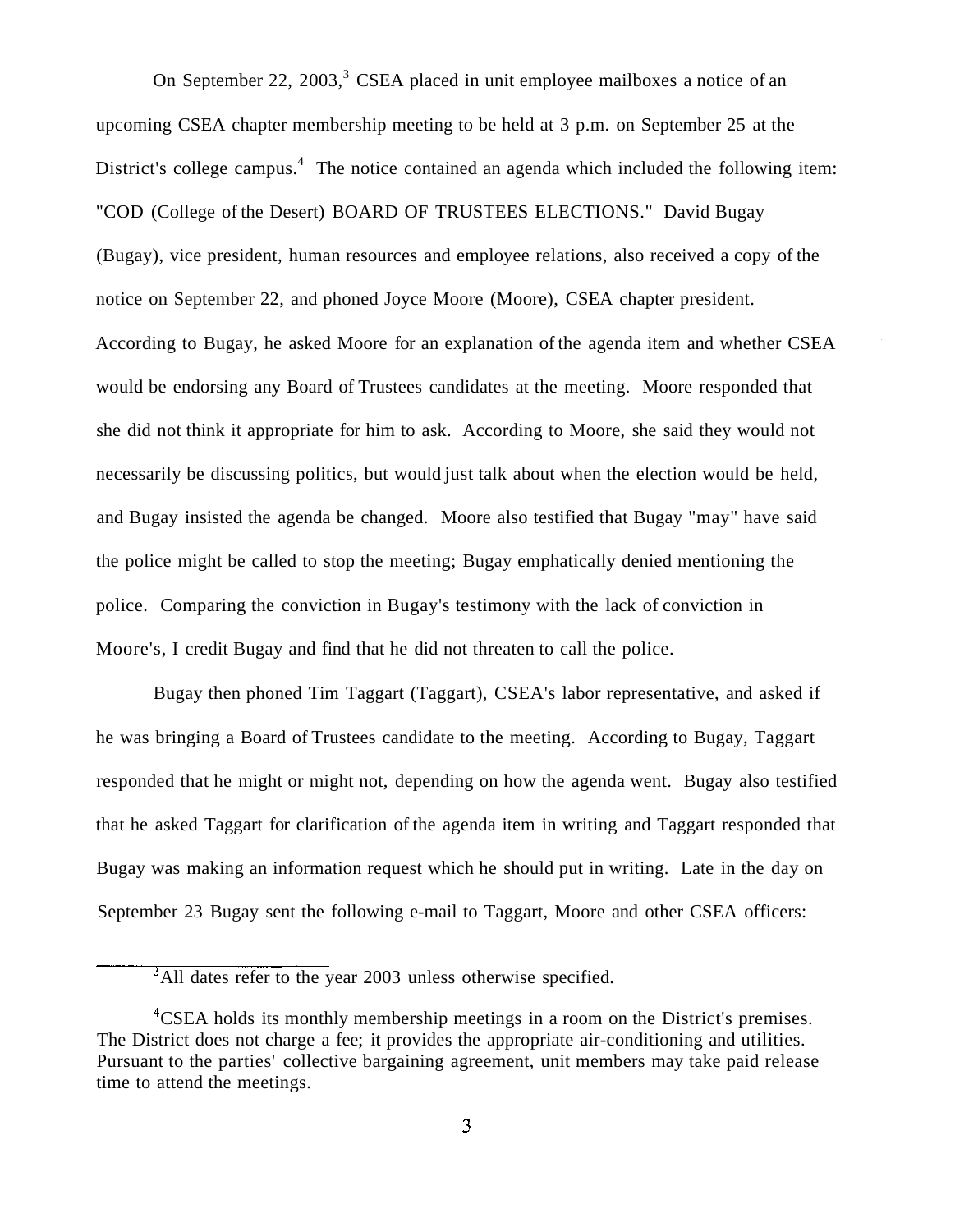I am extremely concerned about the agenda for tomorrow's meeting (the e-mail would probably not be read until September 24) and must insist that it be revised immediately. There is an item entitled 'COD Board of Trustees Election' that is a clear violation of the Education Code  $7050$  through  $7054.[^5]$ 

We have had this discussion extensively in December 2002 and January 2003 when it was made clear that the College of the Desert will not allow any political activity of any kind to take place on the campus. This was again discussed when there was an upgrade on the computer the College provided CSEA that the computer, any College equipment, telephones, or electricity or the use of the office provided to CSEA would not be used for any political activity. There is no circumstance when political activity should take place utilizing any College facilities, the use of College time, or the use of College equipment by CSEA. The computers, the telephones, the room, and the

**EXAMPLE 12 SET THEORY OF SUPPORT OF A SUPPORT OF A SUPPORT OF A SUPPORT OF A SUPPORT OF A SUPPORT OF A SUPPORT OF A SUPPORT OF A SUPPORT OF A SUPPORT OF A SUPPORT OF A SUPPORT OF A SUPPORT OF A SUPPORT OF A SUPPORT OF A S** "(a) No school district or community college district funds, services, supplies, or equipment shall be used for the purpose of including, but not limited to, any candidate for election to the governing board of the district." (Emphasis supplied.)

Section 7054(c) makes a violation of the section a misdemeanor or felony punishable by imprisonment or fine or both.

Further, section 7055 provides that:

(T)he governing body of each local agency may establish rules and regulations on the following:

(a) Officers and employees engaging in political activity during working hours.

(b) Political activities on the premises of the local agency.

However, section 7052 states in part: " $(E)$ xcept as otherwise provided in this article. ... no restriction shall be placed on the political activities of any officer or employee of a local agency. . . ."

 ${}^{5}$ California Education Code section 7050 states in relevant part: "(T)he Legislature finds that political activities of school employees are of significant statewide concern." Thus, section 7054 provides as follows: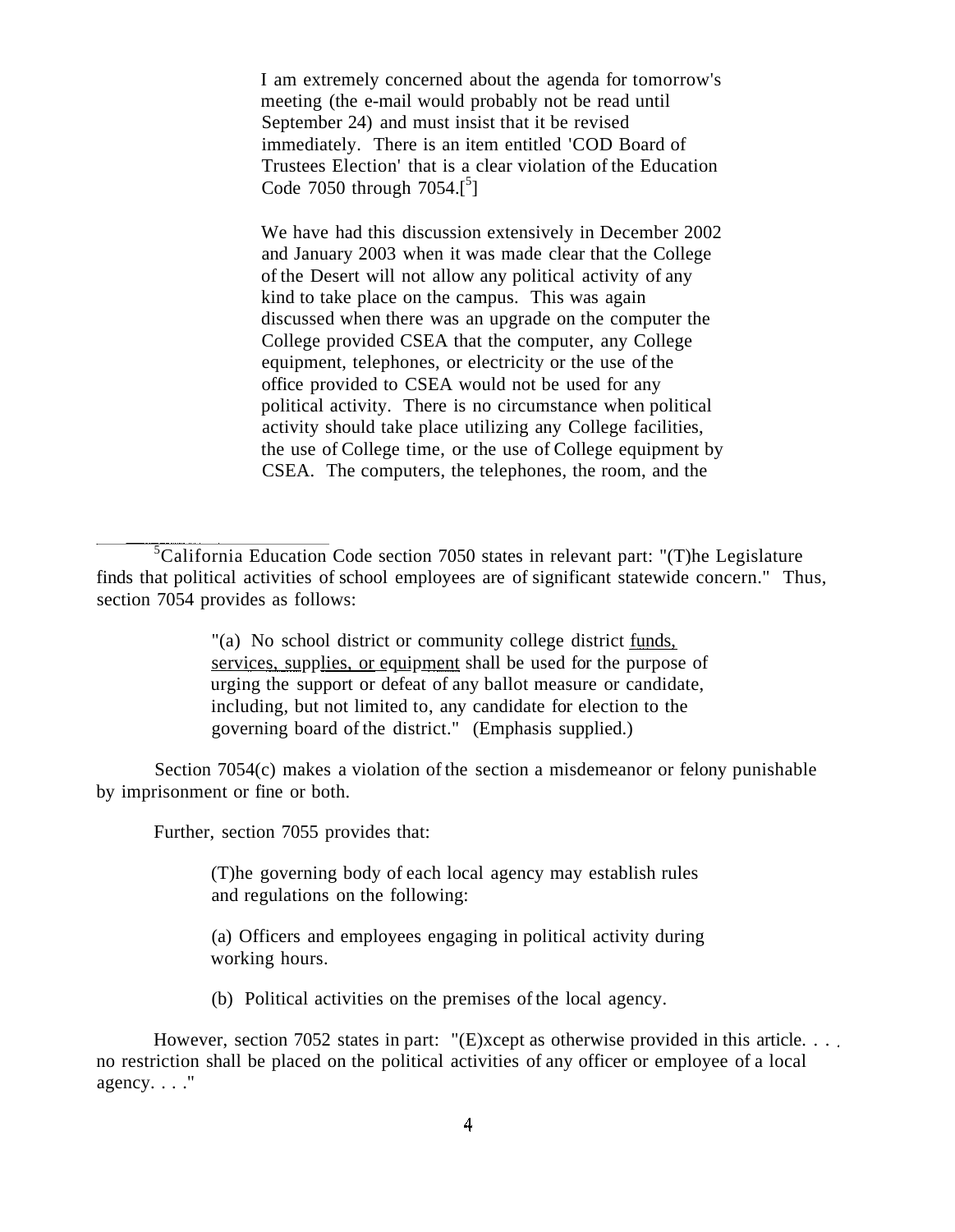electricity that the College provides may not be used for this.

**Please revise the Agenda for this meeting immediately, redistribute it to the CSEA Group, and provide a copy of the revised agenda to this office. Failure to do so will be a clear violation of law.** (Emphasis in original.)

Taggart responded on September 24, citing relevant statutory and case law, noting that the meetings are open only to unit members who are on release time and therefore not on work time, and concluding that CSEA was permitted to use District facilities for its meetings and could lawfully discuss "any and all topic(s) that are relevant to it(s) MISSION and goals, including political issues and candidates." (Emphasis in original.) Taggart contacted Moore and assured her that unit members had the legal right to discuss, in a private meeting, matters affecting their working conditions, and advised her not to change the agenda.

Notwithstanding Taggart's assurances, CSEA officers testified that after receiving Bugay's e-mails, they were fearful that if they attended the September 25 meeting they might be arrested or risk losing their jobs; they testified that some unit members told them they would not attend because of that fear. Mary Lisi, unit member and CSEA treasurer, testified that before work on the morning of September 24, supervisor Bima Isaac (Isaac) said to an informal gathering of employees, "(Y)ou better be careful, this is against the law, you could be fired or lose your job.', $6$ 

At 1:00 p.m. on September 25, just hours before the chapter meeting was to begin, Bugay sent another e-mail to Taggart and CSEA officers, with copies to unit employees and

 $\sigma$ <sup>6</sup>Isaac did not testify at the hearing. The District contends that even if she made such a remark, she had no authority to do so, and that neither Bugay nor anyone else in the District knew she had made such a remark or condoned it.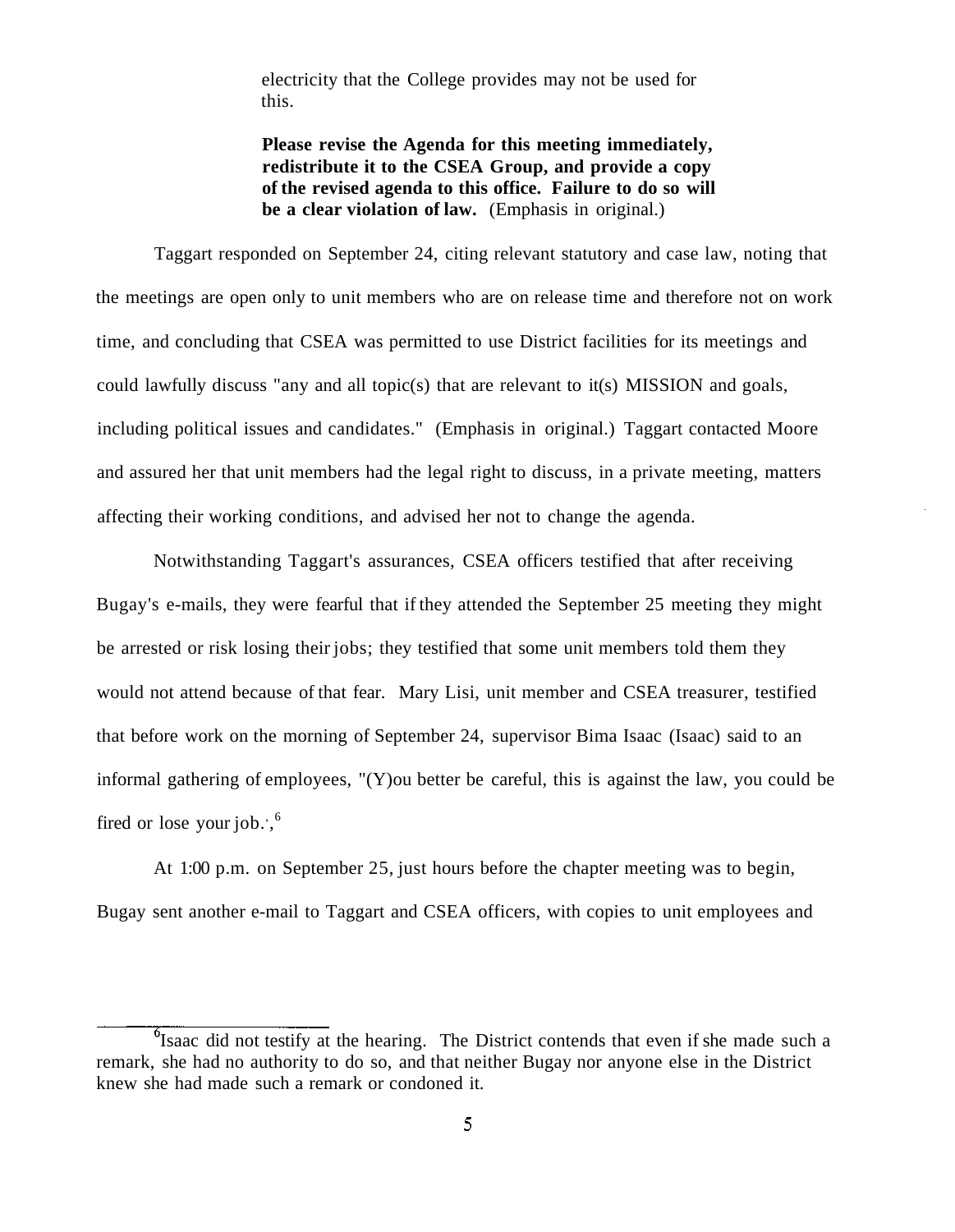supervisors, the District president's cabinet, division deans, and other confidential and support

staff, stating:

I must again reiterate my extreme concern regarding the placement of an item that is a clear violation of the State of California law on the agenda for the CSEA meeting for September 25, 2003. This item, entitled 'COD Board of Trustees Election,' has all of the appearances of violating Education Code 7054 and 7051.

Education Code

7054. (a) No school district or community college district funds, ser (remainder blank)

(c) A violation of this section shall be a misdemeanor or felony

7051. This article applies to all officers and employees of a local agency.

'Local agency' means a county superintendent of schools, an elementary, high, or unified school district, or a community college district.

When I previously asked that this item be removed from the agenda there was discussion that this would be informational but the written response was that this is a right that CSEA had that supercedes the law.

This is a surprise change in the philosophy of CSEA. In January of this year CSEA threatened to take the College of the Desert to PERB (Public Employment Relations Board) if the District did not enforce Education Code 7054.

I will state the College's position simply: The College of the Desert is required to follow the law even if there are those who do not desire to or wish the law did not exist. Political activities urging support or defeat of a candidate or ballot measure using College facilities during College time by employees of the College is against the law. This can all be avoided if the agenda item is changed, as we discussed, to reflect the initial claim that this item is informational regarding the dates of the elections. Alternatively, we ask that CSEA provide us written assurance that they will comply with the letter and spirit of Education Code 7054 and Collective Bargaining Agreement Article 3.1.(7)

Article 3.1 gives CSEA representatives the right to reasonable use of District facilities.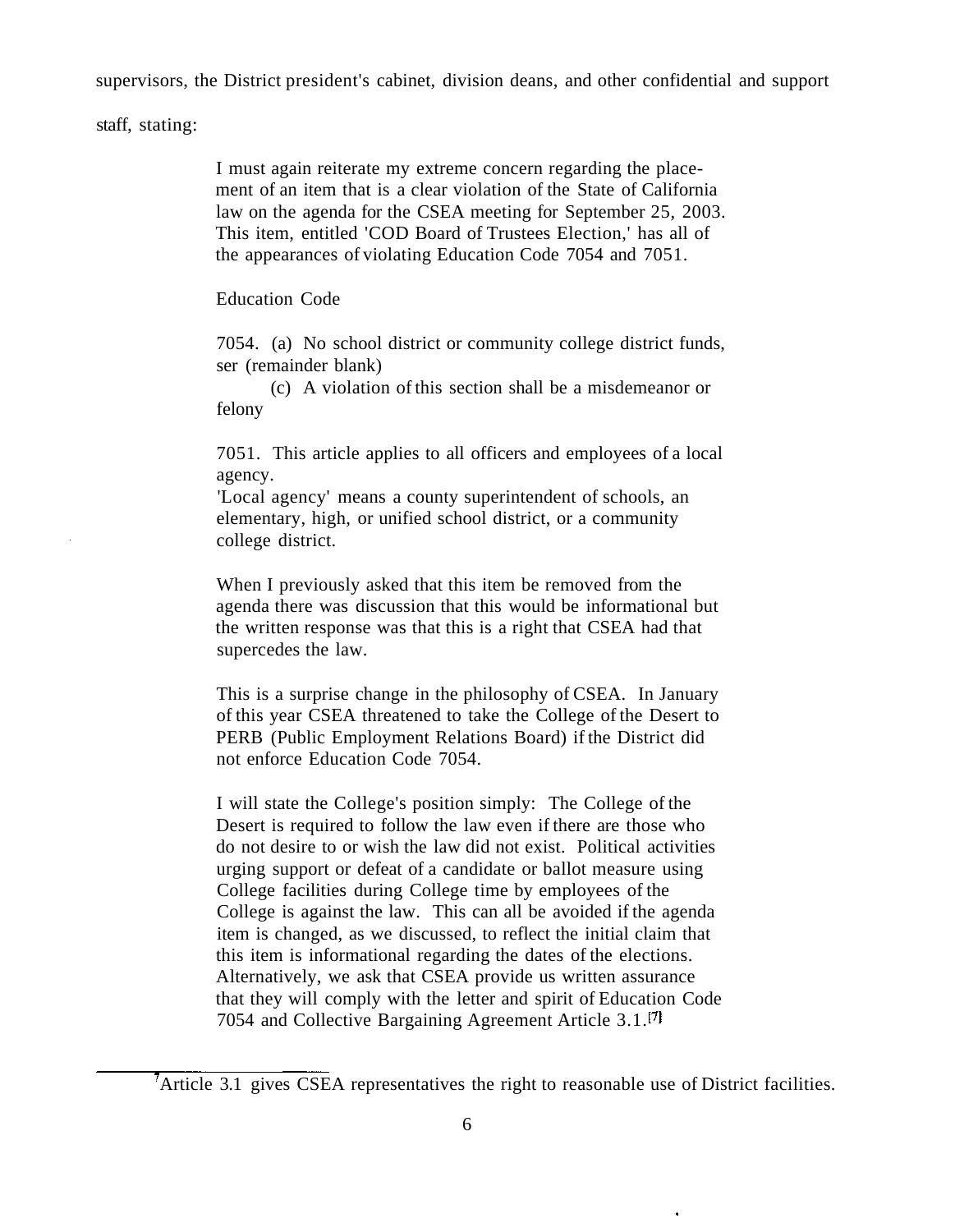**Of course, if we later find out that some individual did not comply with the law, those individuals will be subject to disciplinary action and possible criminal prosecution pursuant to Education Code Section 7054(c).** 

**The classified bargaining unit is copied here solely so that it may understand that there is a need for accountability for violation of the law.** All the college would like here is for CSEA to follow the law so we can all - get along. (Emphasis added.)

The CSEA meeting went forward without a change in the agenda. However, one CSEA officer stationed himself at the back of the room and kept an eye on the door in case police arrived. Approximately 27 members and officers attended, fewer than the 35 or more who usually attend the first meeting after summer break. . . . The police were not called to the meeting, and no attendee was arrested or punished for attending.

CSEA contends that it has the legal right to discuss political matters in general on campus. Moore testified that the California Teachers Association, which represents the District's teaching staff, holds its meetings on campus, discusses political issues including Board of Trustees elections, and has never been told by the District to refrain from doing that.

### District Defenses

The District defends its conduct on the basis that Education Code section 7054 prohibits the District from letting a meeting room on its property be used for political activity. According to Bugay, he never got any clear answer as to whether the endorsement of school board candidates, or any discussion beyond a general description of the school board election, would take place at the September 25 meeting. Thus, he had no assurances that the Education Code would not be violated. As noted above, Bugay denies having threatened to call the police or having condoned any such threat by supervisor Isaac, and the District argues that if employees were spreading such rumors, they were creating a climate of fear for which they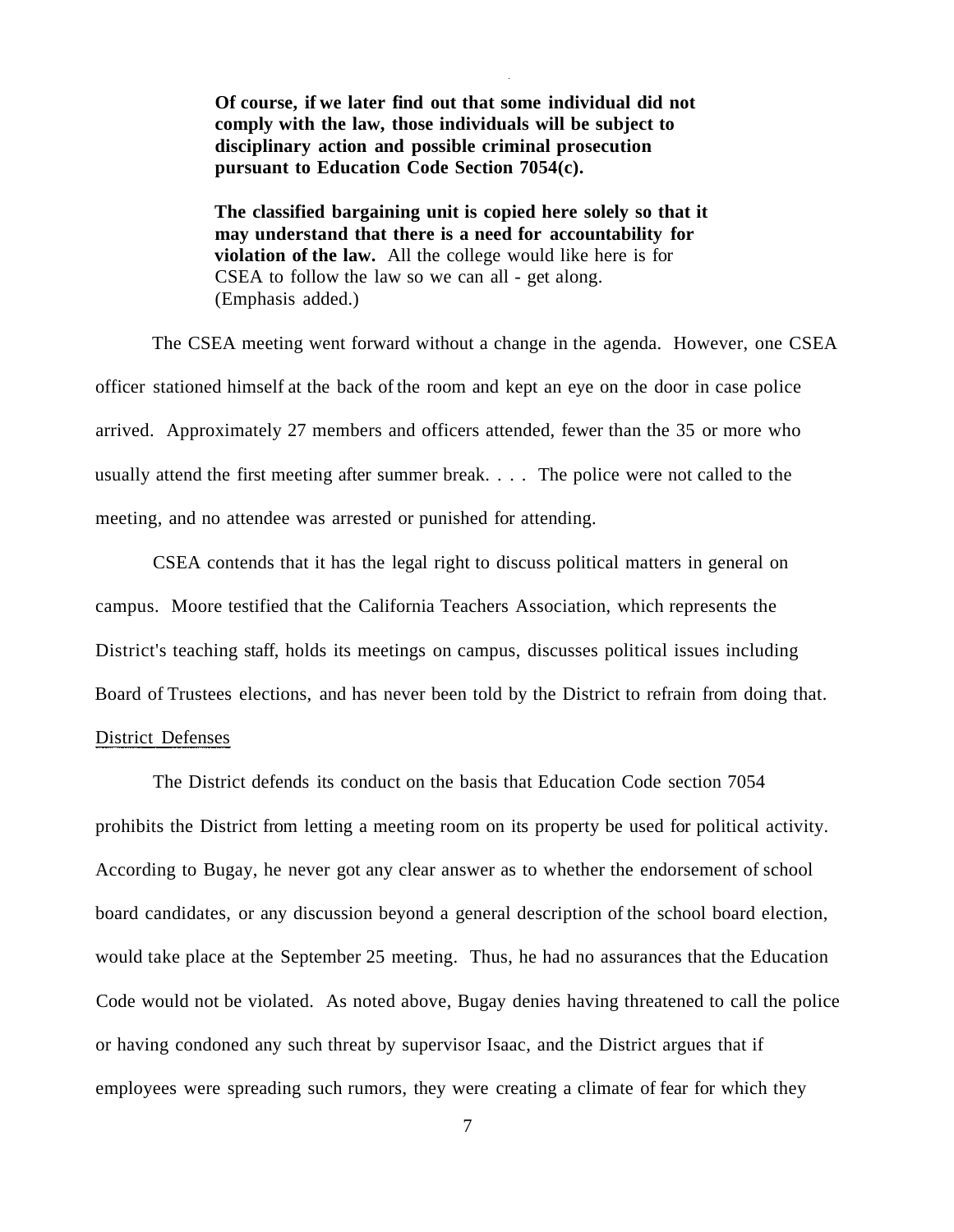themselves were responsible. The District notes that the September 25 meeting went forward with almost the usual numbers in attendance and without incident. . . .

There is no evidence that the District had any (formal) policy or regulation concerning political activities.

#### **DISCUSSION**

The issue in this case is whether the District vice principal's emails seeking to remove an item referencing an upcoming Board of Trustees election from an agenda for a membersonly union meeting to be held at the college premises constituted unlawful interference with the protected rights of the employees and the employee organization. In its exceptions to the proposed decision, the District alleges that the ALJ erred: (1) by finding that the item on the CSEA meeting agenda entitled "COD Board of Trustees Election" qualified as protected activity under EERA, and (2) by concluding that the prohibition under Education Code section 7054 against the use of "school district funds, services, supplies, or equipment" for the purpose of urging the support or defeat of any ballot measure or candidate did not apply to this case.

In reviewing exceptions to an ALJ's proposed decision, the Board reviews the record de novo, and is free to draw its own conclusions from the record apart from those made by the ALJ. (Woodland Joint Unified School District (1990) PERB Decision No. 808a.) The Board ordinarily gives deference to an ALJ's credibility determinations based upon considerations such as witness demeanor and appearance. (Beverly Hills Unified School District (1990) PERB Decision No. 789.)

The test for whether a respondent has interfered with the rights of employees under Section 3543.5(a) of EERA is as follows. Where the charging party establishes that the employer's conduct tends to or does result in some harm to employee rights granted under the EERA, a prima facie case shall be deemed to exist. Once the charging party has established a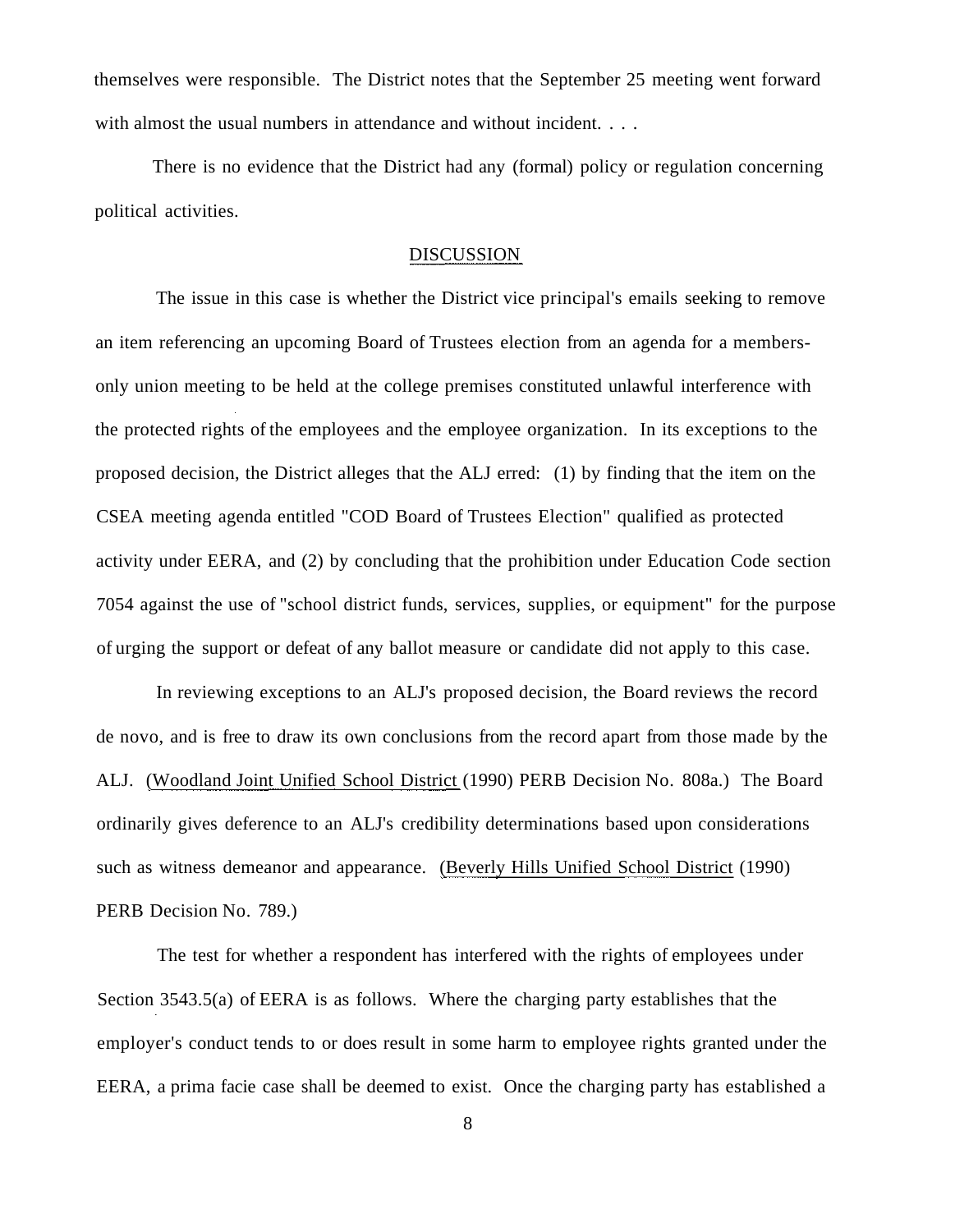prima facie case, the burden shifts to the employer to prove that its action(s) would have been the same despite the protected activity. Novato Unified School District (1982) PERB Decision No. 210 Novato).) Where the harm to the employees' rights is slight, and the employer offers justification based on operational necessity, the competing interests of the employer and the rights of the employees will be balanced and the charge resolved accordingly. Where the harm is inherently destructive of employee rights, the employer's conduct will be excused only on proof that it was occasioned by circumstances beyond the employer's control and that no alternative course of action was available. A charge of interference does not require that unlawful motive be established; it requires only that at least slight harm to employee rights results from the conduct. (Carlsbad Unified School District (1979) PERB Decision No. 89 (Carlsbad); Novato.) In Clovis Unified School District (1984) PERB Decision No. 389, the Board held that a finding of coercion does not require evidence that the employee actually felt threatened or intimidated or was in fact discouraged from participating in protected activity.

#### EERA Rights Affected by the District's Emails

Union meetings on community college district property are protected under EERA sections  $35438^{\circ}$  and  $3543.1$ . Section  $3543.1$ (b) expressly provides that employee organizations "shall have . .. the right to use institutional facilities at reasonable times for the purpose of meetings concerned with the exercise of rights guaranteed by this chapter." In Compton

 $8$  Section 3543(a) of EERA provides that "(p)ublic school employees shall have the right to form, join, and participate in the activities of employee organizations of their own choosing for the purpose of representation on all matters of employer-employee relations."

<sup>&</sup>lt;sup>9</sup> Section 3543.1 (a) of EERA provides, in part, that "[e]mployee organizations shall have the right to represent their members in their employment relations with public school employers."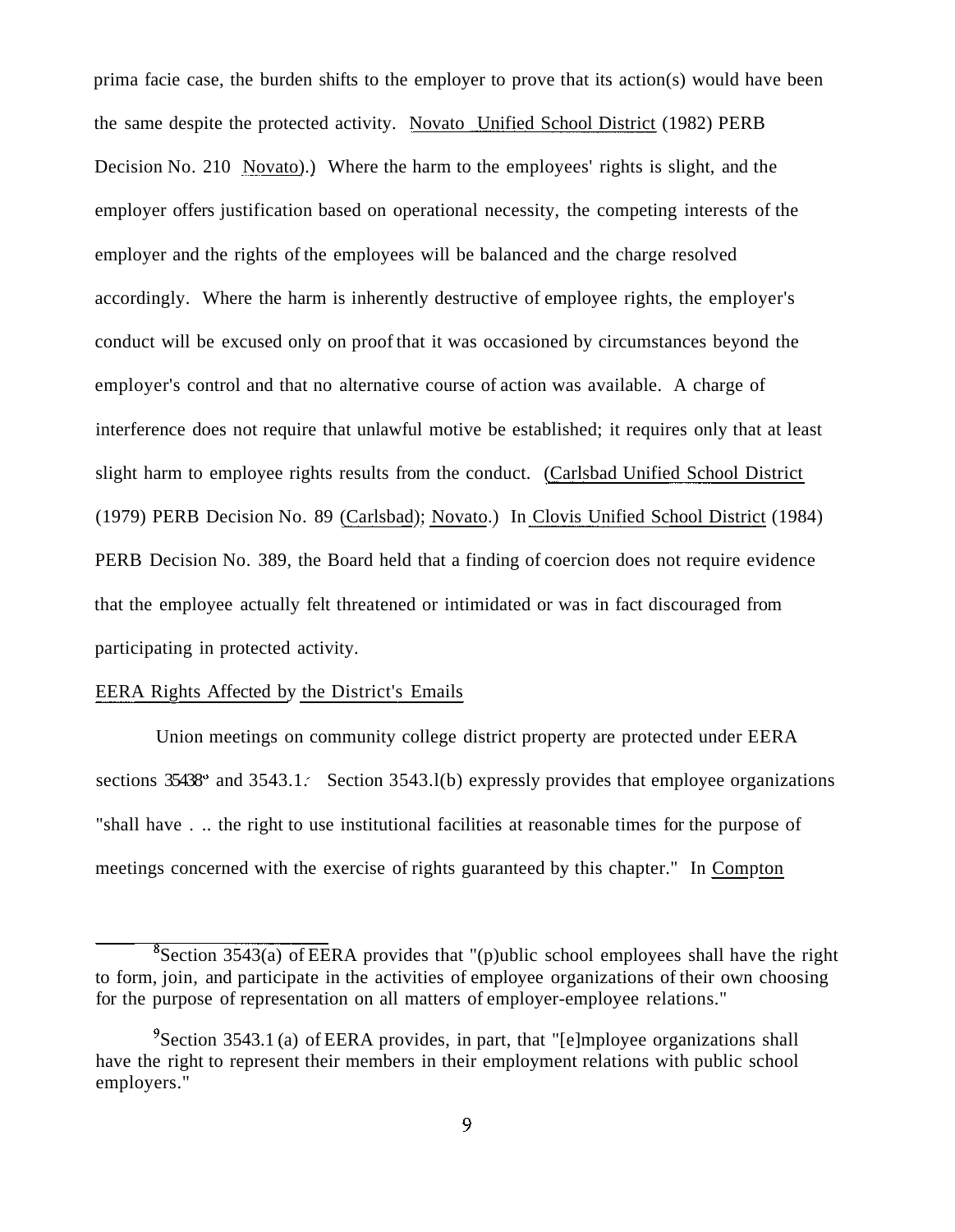Unified School District (2003) PERB Decision No. l5l8, the Board held that an employee's attendance at a union meeting is a protected activity. The District does not dispute the fact that CSEA was entitled to hold a meeting on District property to discuss matters of employment relations.

The District alleges, however, that employees do not have a protected right under EERA to urge the support or defeat of Board of Trustees candidates at a union meeting on school premises. It argues that EERA only protects activities within the "scope of representation," which is defined in EERA section 3543.2(a) to include "matters relating to wages, hours of employment, and other terms and conditions of employment."

The Board has held that "school employer regulation under section 3543.1(b) should be narrowly drawn to cover the time, place and manner of the activity, without impinging on content unless it presents a substantial threat to school operations." (Richmond Unified School District/Simi Valley Unified School District (1979) PERB Decision No. 99 (Richmond/Simi Valley), see also, San Ramon Valley Unified School District (1982) PERB Decision No. 254 (San Ramon Valley).) In Richmond/Simi Valley, the Board held that the school districts' rules prohibiting the distribution of certain types of materials through the schools' internal mail systems unlawfully interfered with the employee organizations' access rights under EERA section 3543.l(b), by impermissibly restricting the content of employee organizations' speech. (Richmond/Simi Valley, at p. 19.) The Board has thus substantially limited an employer's ability to censor or impose prior restraints upon the content of union [communications.](https://communications.10)<sup>10</sup> Applying the Richmond/Simi Valley test, the record in this case contains no evidence that the

To<sub>As</sub> discussed below, however, Education Code section 7054 imposes certain limitations on the use of District "funds, services, supplies or equipment," which do not apply in this case.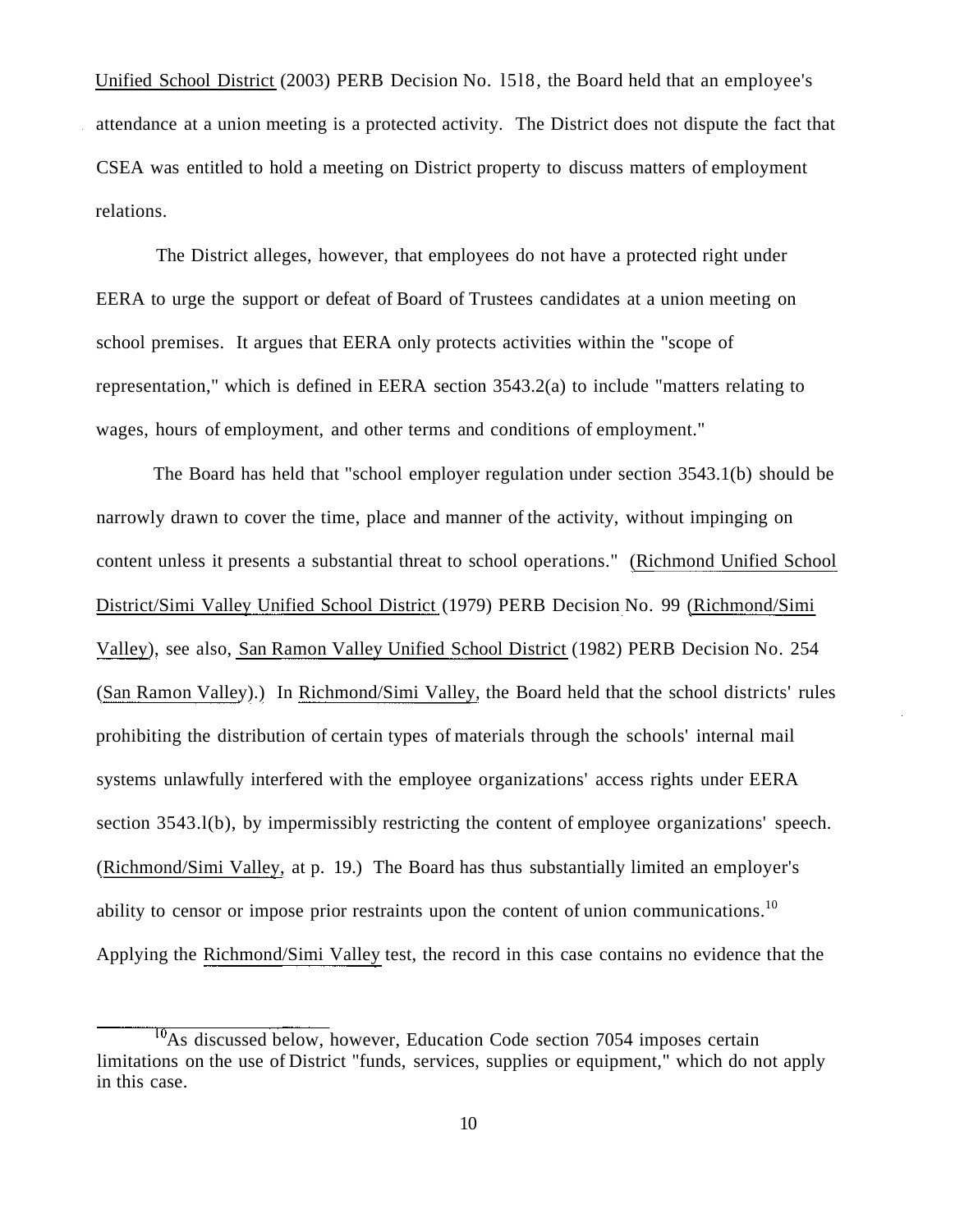inclusion of an item entitled "COD Board of Trustees Election" on the CSEA meeting agenda would present a substantial threat to school [operations.](https://operations.ll)<sup>II</sup> Therefore, under Richmond/Simi Valley, the District violated Section 3543.1(b) when it attempted to restrict the content of the union meeting agenda.

The District contends that the right of access under Section 3543.1(b) is limited to purposes concerning employer-employee relations. We [agree.](https://agree.12)<sup>12</sup> However, the requirement was met in this case. The meeting was scheduled by CSEA to discuss other matters which indisputably were related to employer-employee relations. Furthermore, there is no evidence that the disputed agenda item entitled "COD Board of Trustees Election" did not concern employer-employee relations. Therefore, the CSEA meeting and its agenda were protected under Section 3543.1(b).

<sup>11</sup>The Richmond/Simi Valley decision also states that proscription of speech should be permitted in cases of "actual malice or reckless disregard for truth." (At p. 27.) This condition does not apply here.

<sup>12</sup>The rights guaranteed by EERA include the employees' right "to form, join, and participate in the activities of an employee organization of their own choosing for the purpose of representation on all matters of employer-employee relations" (Sec. 3543(a)), and to present grievances to the employer (Sec. 3543(b)); as well as the employee organizations' right "to represent their members in their employment relations with public school employers" (Sec. 3543.1 (a)). Under the quoted language, EERA protects activities of employees and employee organizations that have to do with employer-employee relations.

Neither Richmond/Simi Valley nor San Ramon Valley should be read to provide blanket protection under EERA for all "political" speech. Although the Board in Richmond/Simi Valley generally stated that school employees and employee organizations have a right to communicate at the worksite about "matters of more general political, social or economic concern to employees," the communications at issue in Richmond/Simi Valley concerned employer-employee relations. Richmond involved a union newsletter that slightly mis-stated the raise received by non-management employees, while Simi Valley involved a flyer pertaining to the union's proposal for binding arbitration. In San Ramon Valley, the Board found that the district had violated EERA by refusing to distribute through the internal mail system a union newspaper containing an advertisement related to a statewide ballot measure, because the former version of Education Code section 7054 applied to "any school measure of the district," and a statewide measure did not fall within that category. Therefore, we do not believe that all political speech is necessarily protected under EERA.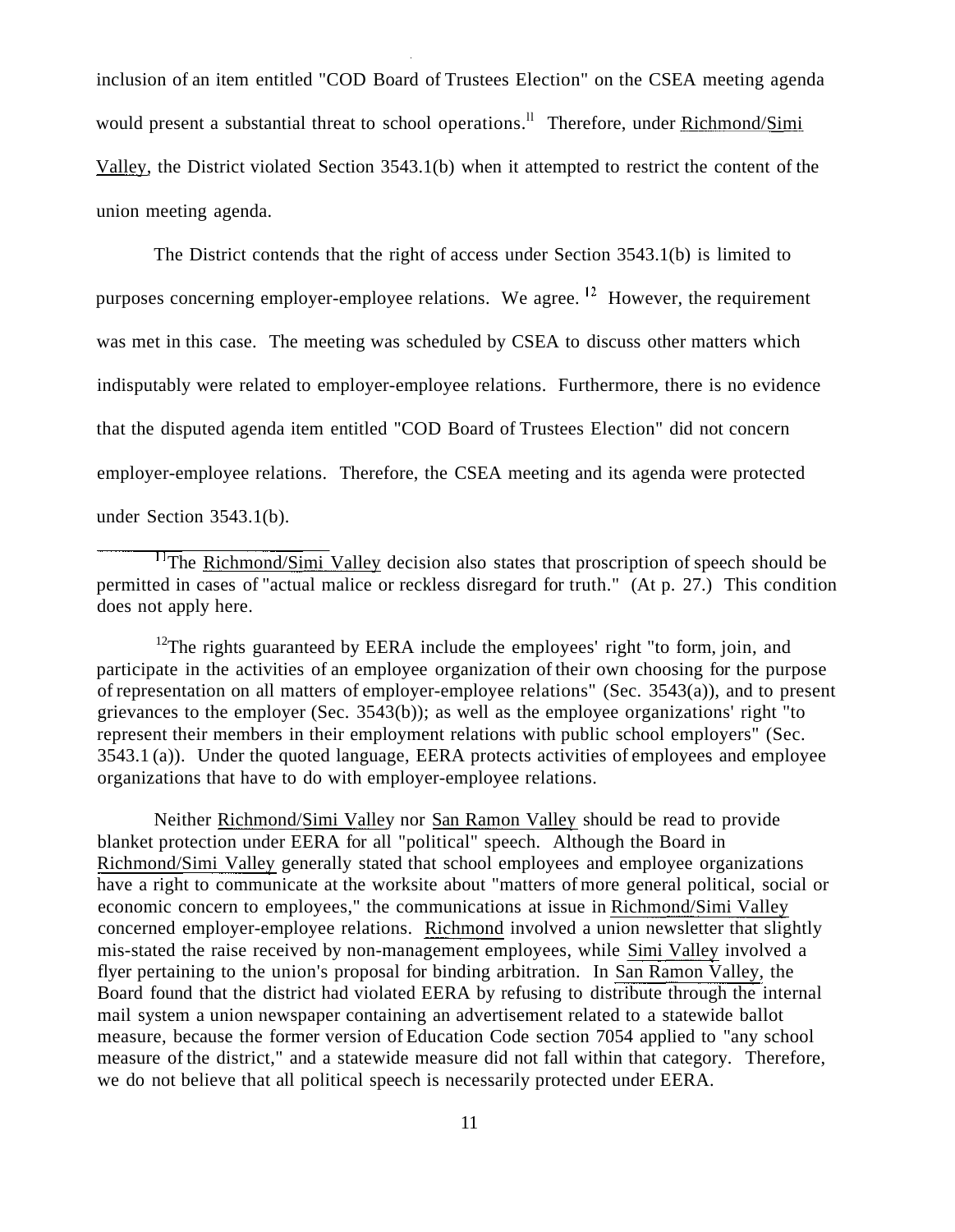### Harm to Protected Rights

The District's actions tended to or did result in some harm to protected employee rights. By telephoning and emailing CSEA to seek revision of the agenda item, and implying in an email that discussing the board of trustees election during the union meeting could subject employees to disciplinary action and possible criminal prosecution pursuant to Education Code section 7054(c), the District created a chilling effect on the exercise of protected rights. The record indicates that as a consequence of the District's pre-emptive measures in restricting the agenda of the union meeting, certain union members who otherwise would have attended the union meeting felt intimidated against attending the after-hours union meeting. Additionally, the record includes evidence that as a result of the emails, certain members who attended the meeting limited their own discussions of the Board of Trustees election.

Under the interference test in Carlsbad and Novato, we find that the harm to employees' rights was slight, but that the District has not demonstrated any operational necessity for its actions. As discussed in the next section, Education Code section 7054 did not justify the District's actions. Therefore, we find that the District impermissibly interfered with the employees' and CSEA's rights under EERA section 3543.5(a) and (b).

## Whether Education Code Section 7054 Prohibits Discussion of Agenda Item at Union Meeting on Community College Property

The District alleged as an affirmative defense that its actions were compelled by Education Code section 7050 et seq.<sup>13</sup> We find, however, that the prohibition under Education

<sup>&</sup>lt;sup>13</sup>We note that: "While PERB has no jurisdiction to enforce provisions of the Education Code, it has jurisdiction to interpret the Education Code as necessary to carry out its duty to administer EERA." (Whisman Elementary School District (1991) PERB Decision No. 868, citing San Bernardino City Unified School District (1989) PERB Decision No. 723.)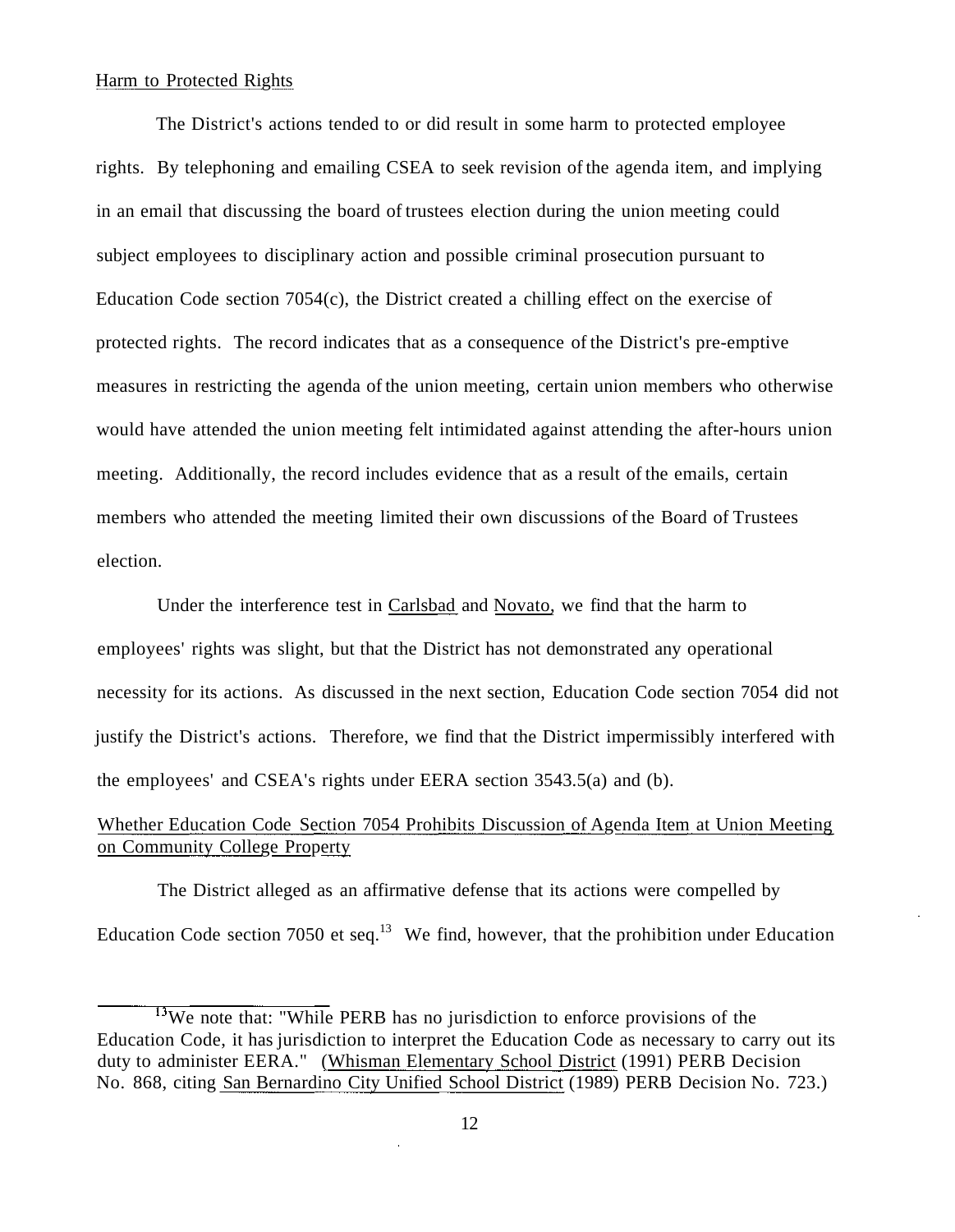Code section 7054 against the use of "community college district funds, services, supplies, or equipment" for the purpose of urging support or defeat of a ballot measure or candidate, does not apply to the facts in this case.

Education Code section 7054(a) provides as follows:

No school district or community college district funds, services, supplies or equipment shall be used for the purpose of urging the support or defeat of any ballot measure or candidate, including, but not limited to, any candidate for election to the governing board of the district.

Education Code section 7054 prohibits only the use of District "funds, services, supplies, or equipment" for the purpose of urging the support or defeat of any ballot measure or candidate. These four terms, however, do not include community college "premises" or "property."

In contrast, the Legislature authorized community college districts to regulate political activities on college premises under Education Code section 7055. That section provides that local agencies may establish rules regarding "(p)olitical activities on the premises of the local agency." (Emphasis added.) In this case, however, the record indicates that the District had not established an applicable rule under Section 7055.

This holding is consistent with California Teachers Association v. Governing Board of San Diego Unified School District (1996) 45 CaLApp.4<sup>th</sup> 1383 (53 [Cal.Rptr.2d](https://Cal.Rptr.2d) 474), in which the appellate court held that the school's ban on political advocacy could not be enforced in non-instructional settings because "school employees have the right to express to each other their respective political viewpoints on school property." (Id., at p. 1392.) That case held that, under Education Code section 7055, the school district could prohibit teachers from wearing political buttons in the classroom, but not in non-instructional settings.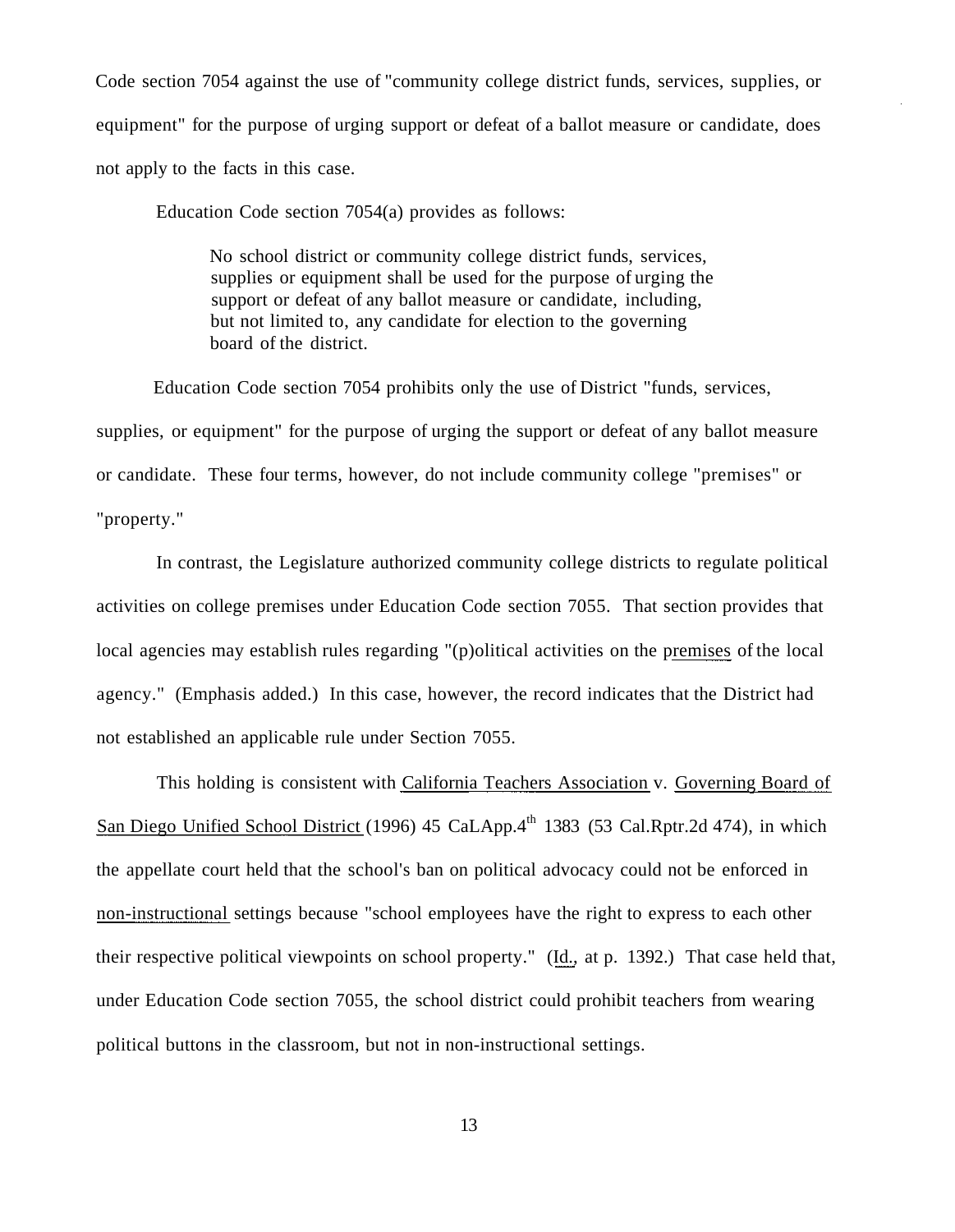In sum, because Education Code Section 7054 does not include the terms "premises" or "property," we find that Section 7054 did not apply to discussions during the meeting. The incidental use of the District's electricity and janitorial services during the meeting was insufficient to bring the discussions within the scope of Section 7054.

The District cited San Diego Community College District (2001) PERB Decision No. 1467, in which the Board held that Education Code section 7054 prohibited the use of the college mail system and photocopying services for the distribution of "political",  $^{14}$  flyers. The use of District premises in this case is distinguishable because the term "premises" is not one of the items specifically enumerated in Section 7054.

For these reasons, the Board finds that Education Code section 7054 did not give the District the right to impose a prior restraint upon CSEA's discussions at its meeting. Conclusion

Accordingly, the Board affirms the ALJ's holding that the District unlawfully interfered with protected employee rights and denied employee organization rights under EERA section 3543.5(a) and (b). Additionally, the Board affirms the ALJ's finding that the District's emails implying that disciplinary action or criminal prosecution would result from discussing the Board of Trustees election at the CSEA meeting constituted unlawful threats of reprisal.

#### ORDER

Based on the foregoing findings of fact and conclusions of law and the entire record in this matter, it is found that the Desert Community College District (District) violated the Educational Employment Relations Act (EERA), Government Code section 3543.5(a) and (b).

 $14$ In that case, "political materials" were defined as "materials 'urging the defeat or support of any ballot measure or candidate.",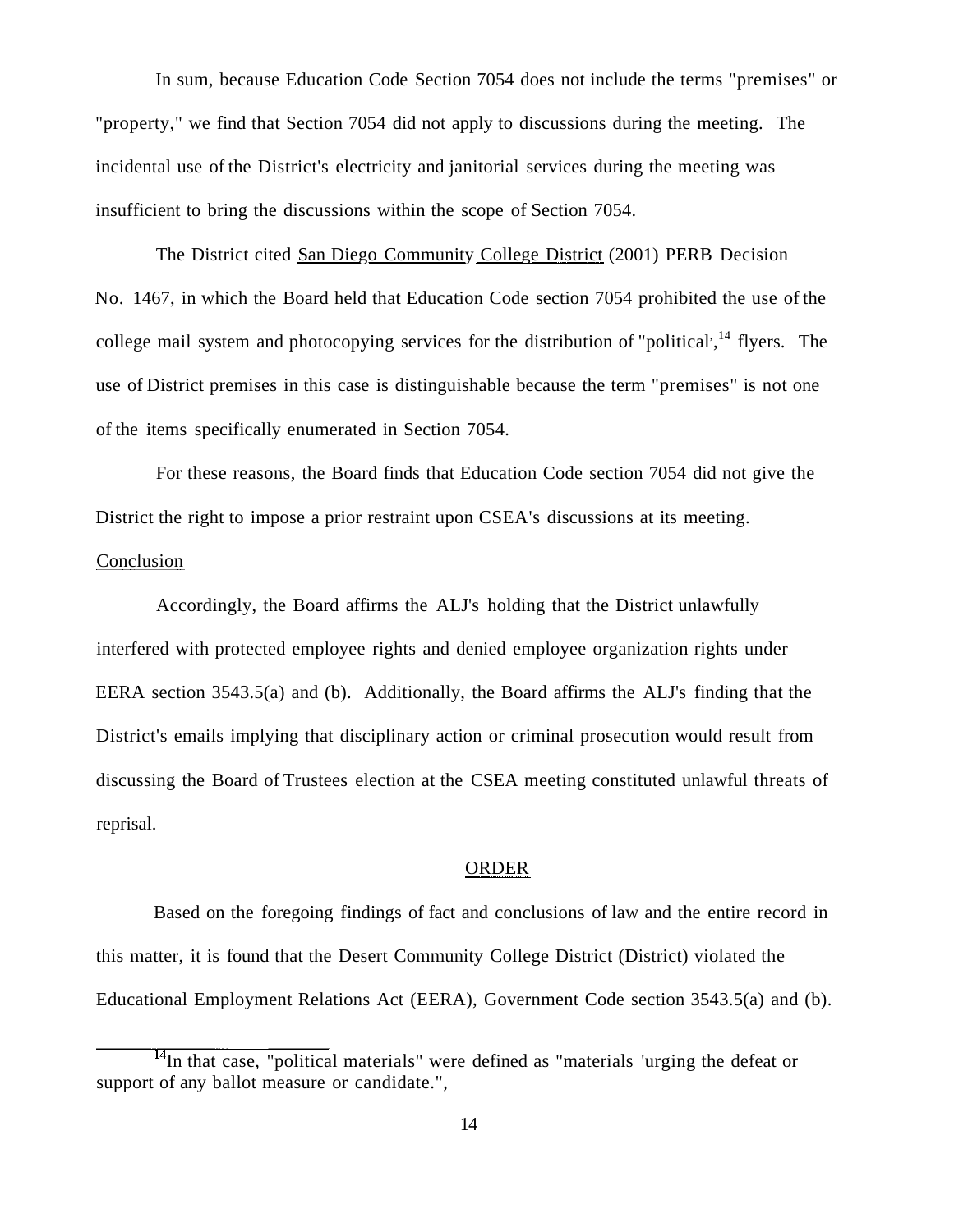Pursuant to EERA section 3541.5(c), and Public Employment Relations Board (PERB) Regulation 32325 (Cal. Code Regs., tit. 8, sec. 31001, et seq.), it is hereby ORDERED that the District and its representatives shall:

A. CEASE AND DESIST FROM:

1. Interfering with employees' protected rights by directing California School Employees Association  $\&$  its Chapter 407 (CSEA) to revise the agenda items of its membership meetings regarding discussion of school board elections;

2. Interfering with employees' protected rights by threatening them with discipline or criminal prosecution for discussing school board elections at CSEA membership meetings;

3. Denying CSEA the right to use District facilities for the purpose of meetings concerned with the exercise of employees' protected rights.

### B. TAKE THE FOLLOWING AFFIRMATIVE ACTIONS DESIGNED TO EFFECTUATE THE POLICIES OF THE EERA:

1. Within ten (10) workdays following the date this decision is no longer subject to appeal, post at all work locations where notices to employees customarily are posted, copies of the Notice attached hereto as an Appendix. The Notice must be signed by an authorized agent of the District, indicating that the District will comply with the terms of this Order. Such posting shall be maintained for a period of thirty (30) consecutive workdays. Reasonable steps shall be taken to ensure that the Notice is not reduced in size, altered, defaced, or covered with any other material.

2. Written notification of the actions taken to comply with this Order shall be made to the General Counsel of the Public Employment Relations Board, or the General Counsel's designee. The District shall provide reports, in writing, as directed by the General

15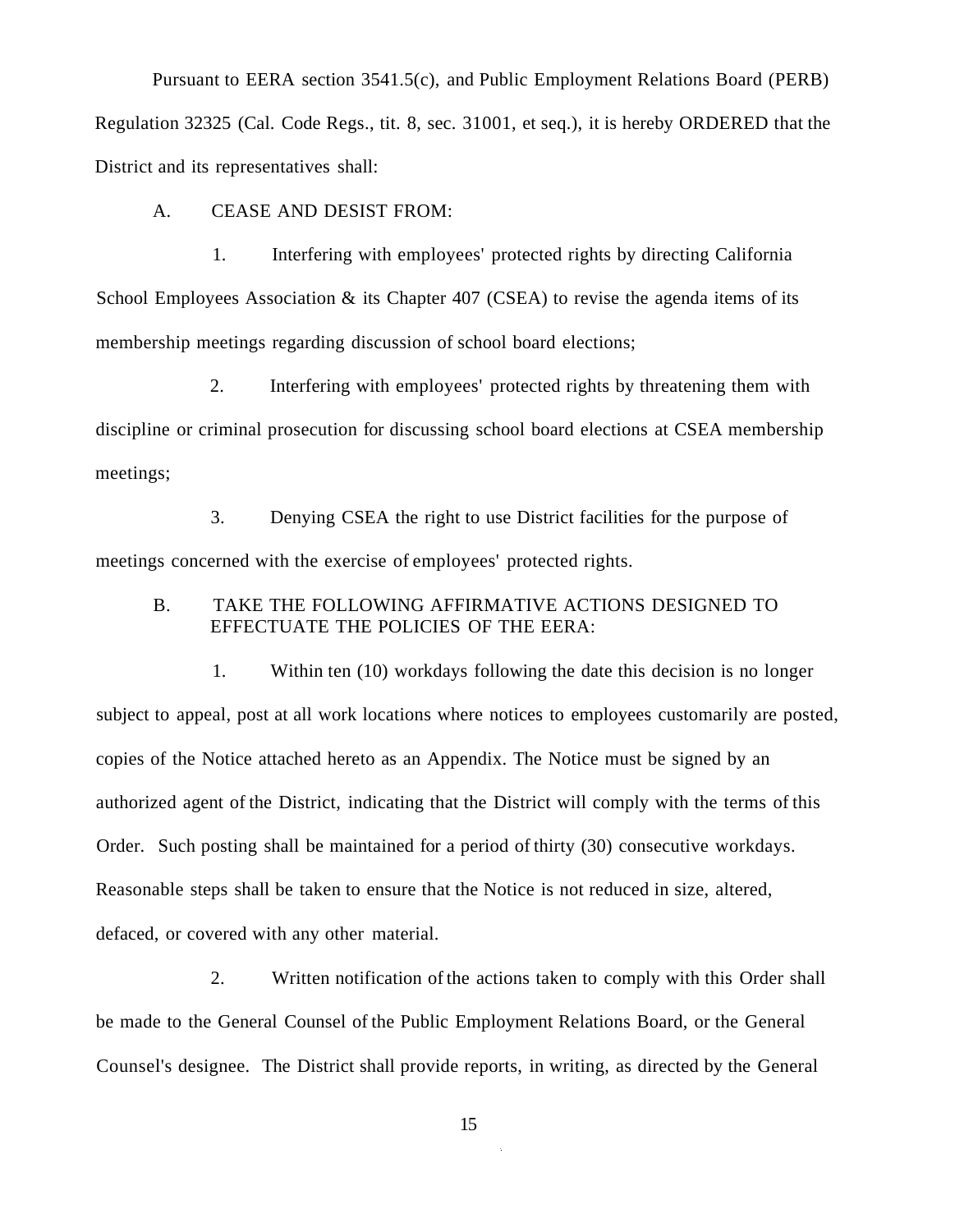Counsel or his/her designee. All reports regarding compliance with this Order shall be concurrently served on CSEA.

Chairman Duncan and Member McKeag joined in this Decision.